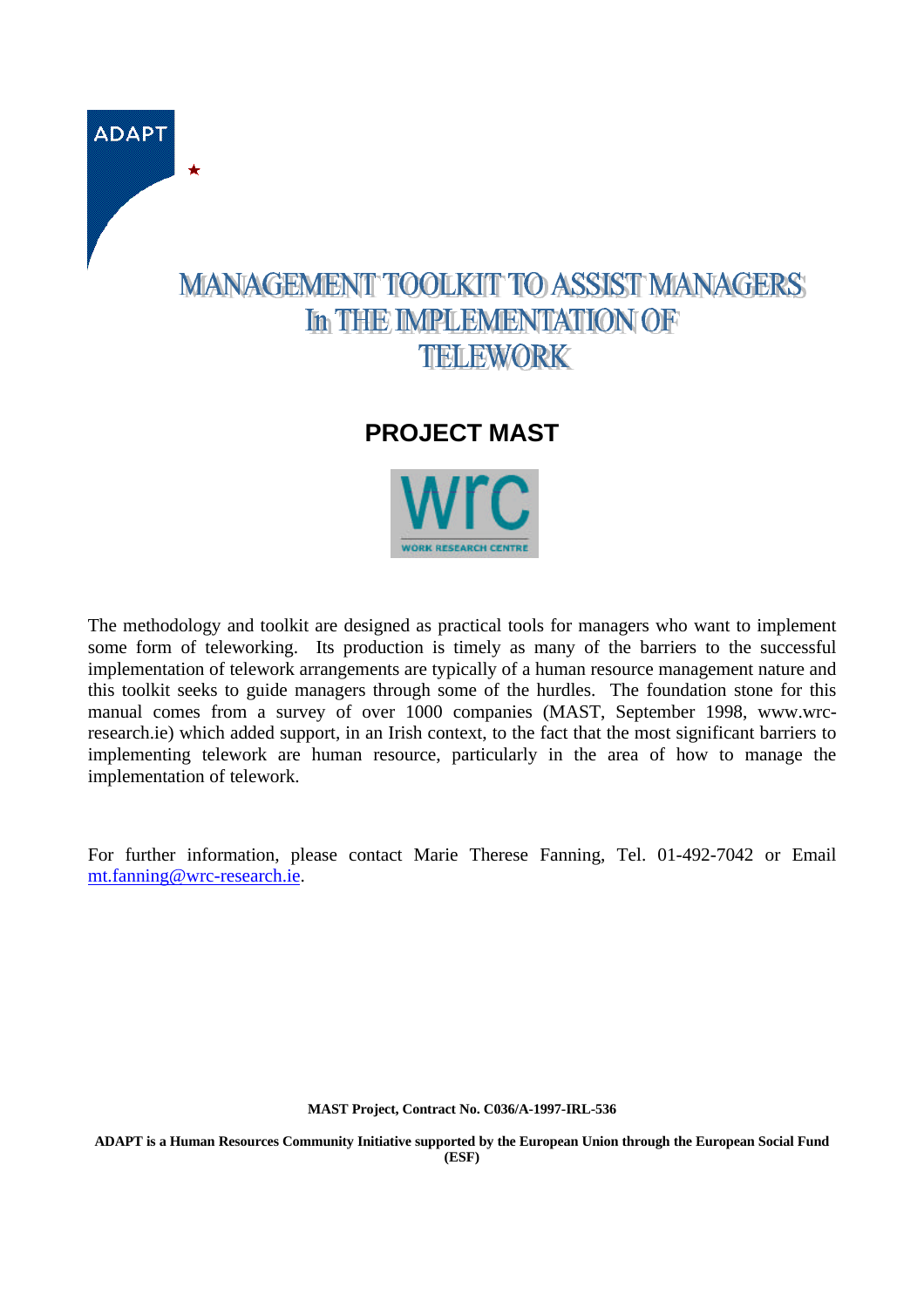## CONTENTS OF TOOLKIT